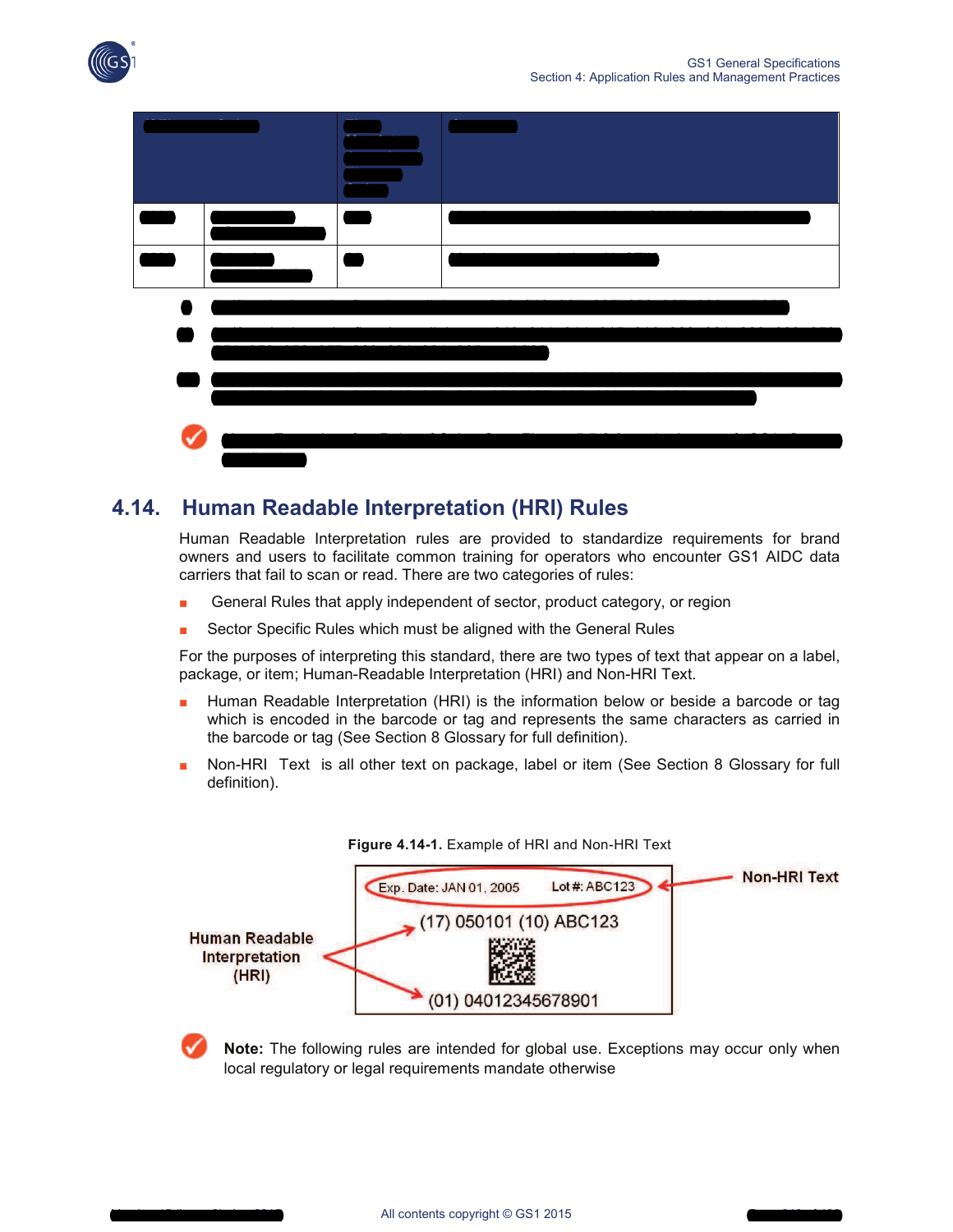



**Note:** At present, HRI rules are applicable to barcodes as rules for EPCglobal RFID tags are under development.

### **Human Readable Interpretation Rules**

- **1.** Whether a GS1 AIDC Data Carrier encodes a GS1 Identification Key, GS1 Key Attributes, or a combination of both, the HRI should be placed below the barcode and grouped together wherever physically possible while maintaining the HRI legibility and minimum barcode height (as specified in the appropriate Symbol Specification Table referenced by the GS1 AIDC Application Standard).
	- **a.** In cases where the HRI must be printed above, to the left, or to the right of the symbol due to packaging or space constraints, HRI shall always be printed adjacent to (obviously associated with) the GS1 AIDC data carrier while protecting quiet zones.
	- **b.** If the HRI for GS1 Identification Keys and GS1 Key Attributes is split (for example GS1 Key HRI is below the barcode and GS1 Key attributes HRI is above the barcode), the preference for GS1 Key HRI placement is always below the barcode.
	- **c.** When HRI is grouped together (for example, all HRI data is grouped below the barcode or all HRI data is grouped above the barcode), HRI shall always follow the encoding sequencing of the GS1 AIDC data carrier.
- **2.** A single data element shall not be broken into two lines of HRI, for example the data for a serial number would appear on one line of HRI.
- **3.** Parentheses shall surround AIs in HRI but are not encoded in the GS1 AIDC data carrier.
- **4.** A clearly legible font shall be used (e.g., OCR-B as defined in *ISO 1073-2*) and the character set as defined in Section 7.11. Reasonable alternative type fonts and character sizes are acceptable provided the interpretation is clearly legible.
- **5.** HRI shall be limited to element strings and will not include GS1 AIDC data carrier overhead such as FNC1 characters.
- **6.** If the required barcode and associated HRI is marked directly on the part, then both satisfy the requirements for Healthcare Primary Package marking (see Section 2.1.2.3) if the barcode can be scanned and the HRI is legible through a panel in the primary packaging.
- **7.** HRI shall appear except in rare circumstances for specific applications where there are extreme space constraints (e.g., direct part marking). If the GS1 AIDC data carrier cannot be read or scanned and the HRI does not appear on the label, package, or item, non-HRI text should be used as backup information.
- **8.** If the barcode is printed in ladder orientation on the product, the HRI should remain clearly associated with the barcode and may appear below, to the left, or to the right of the symbol respecting quiet zones. See Figure 4.14 - 1 below.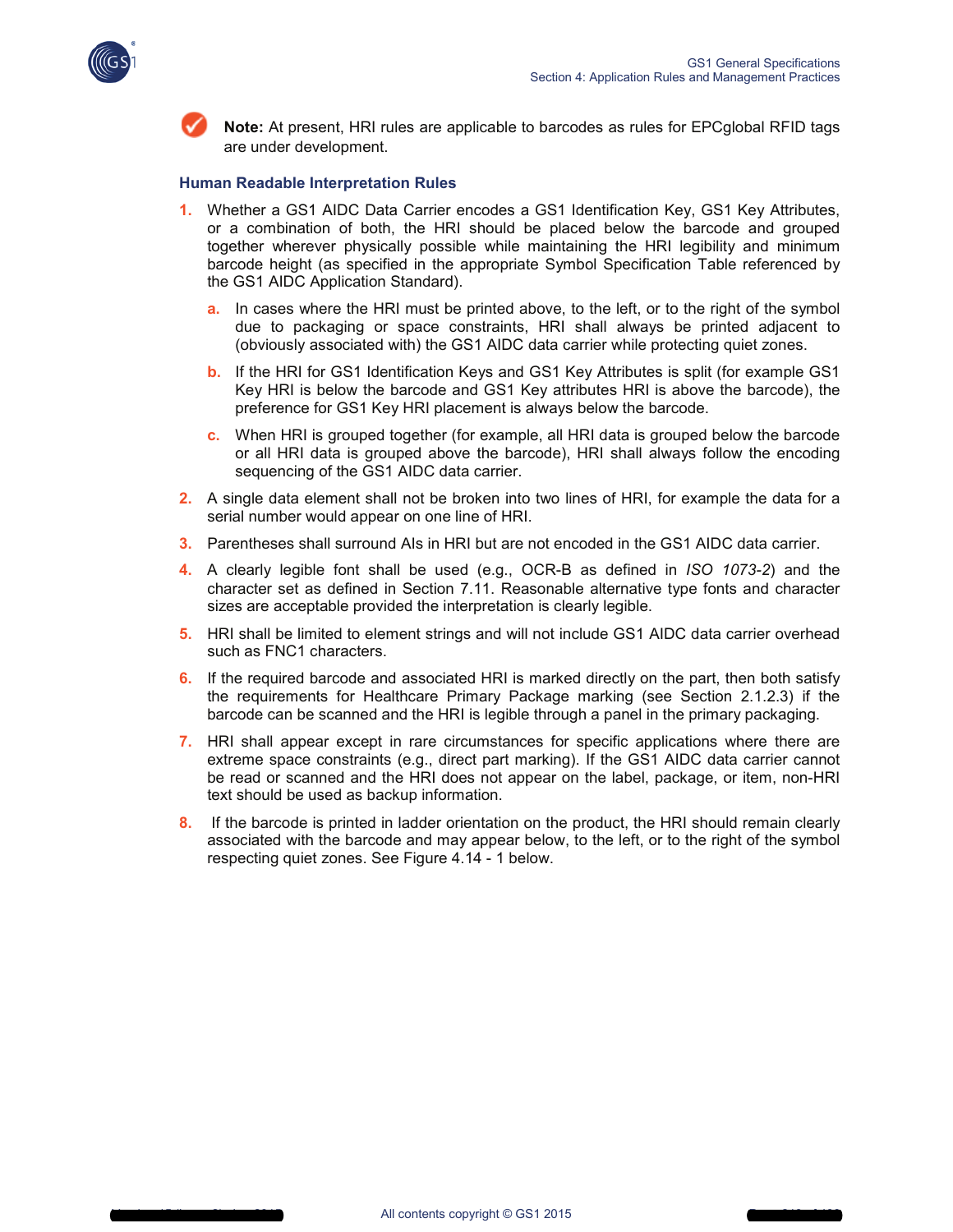





- **Note:** There may be local variants for non-HRI text on the label (e.g., dates, prices) which are formatted based on local practice rather than the way the data is encoded in GS1 AIDC data carriers. In this case, the HRI associated with AIDC shall still be expressed as it is encoded in the GS1 AIDC data carrier encodation (per Application Identifier definition).
- **9.** When AI (8200) appears on the label, the expression of the URL shall not appear in HRI. If it appears in Non-HRI text, it shall be expressed as http://brandownerassignedURL.com/GTIN (where GTIN expressed as 14 digits).

## **4.14.1. Healthcare Human Readable Interpretation Rules**

The GS1 System requires printing both the GS1 AIDC data carrier and the HRI that represents all the information encoded within that GS1 AIDC data carrier.

If the GS1 AIDC data carrier cannot be read or scanned, the HRI should be used as back up information. The GS1 preferred format for HRI when applied on healthcare trade items shall be as noted in the general HRI rules found in Section 4.14.

When considering the practical implementation and application of HRI during the creation of the product packaging, many factors must be taken into account to determine if and how HRI is included with the symbol. These factors may include the type of product being labelled or marked, product use, available space for marking, alternate data availability, regulatory or legal requirements, technical constraints, etc.

However, printing both the GS1 AIDC data carrier and the associated HRI may not be possible due to many factors such as the intended use of the item, available space for marking, etc. Deviation from the HRI format should be minimised and consider impacts to downstream trading partners and users

Typical examples are shown in Figure 4.14.1-1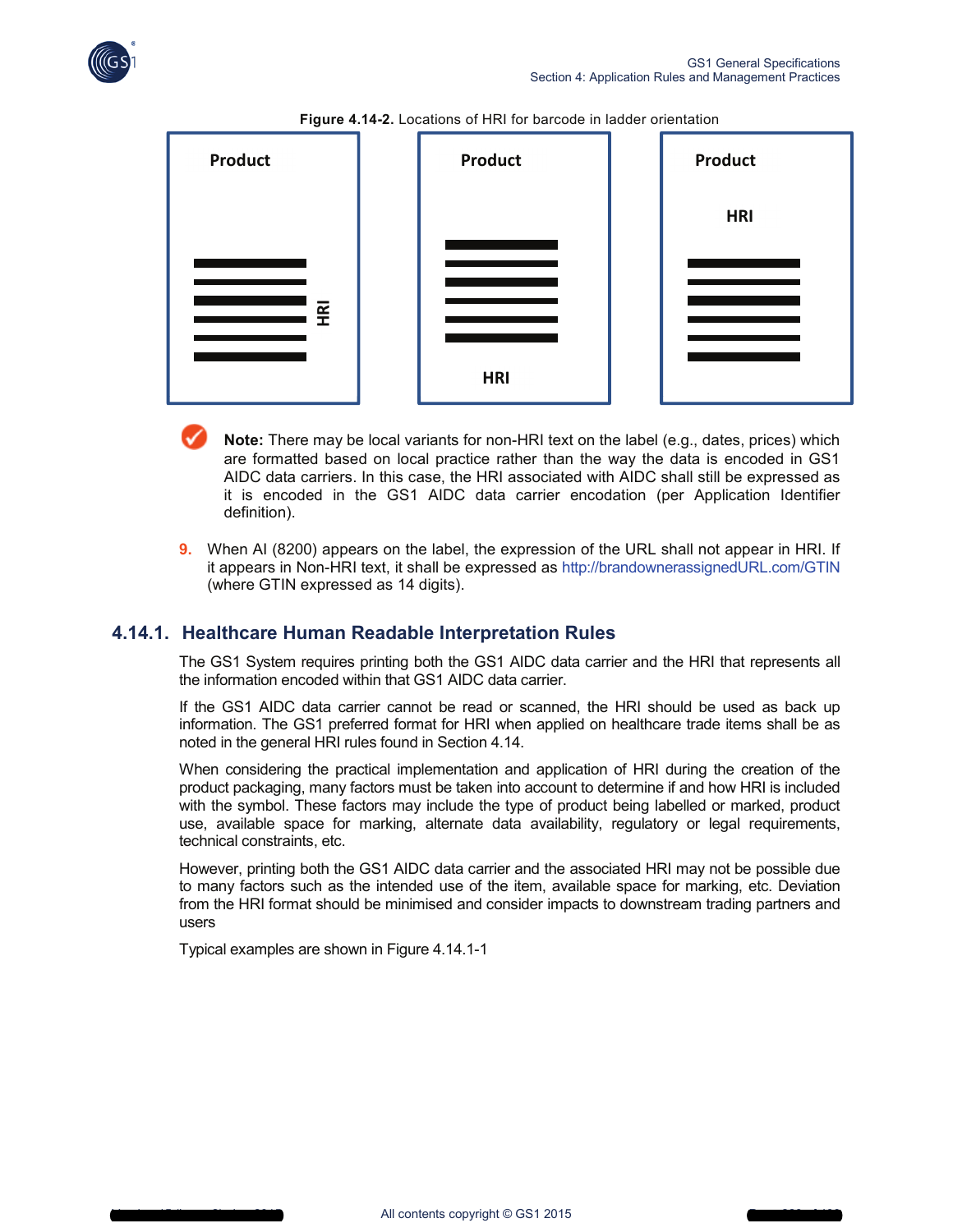

### **Figure 4.14.1-1.** Preferred HRI Format Examples



If a deviation from the preferred format is required that results in HRI not being printed, then a combination of HRI and Non-HRI Text may be used. When doing so, the following rules apply:

- If the data represented in the Non-HRI Text is exactly as in the HRI, then the appropriate AI shall be printed along with the data title. See figure 4.14.1-2.
- If data represented in the Non-HRI Text does not match the HRI, then only a data title may be used. The AI shall not be printed. This is illustrated in figure 4.14.1-3 by the GTIN and Expiry.
- The selection of data titles may be determined by the manufacturer based on regulatory, local language requirements, relevant standards (e.g. ISO/IEC 15223) or appropriate abbreviations.

**Figure 4.14.1-2.** Combination of HRI with AIs, Non-HRI Text and data titles

**MARK MARTIN** 

#### GTIN (01) 09504000059101

| SN (21)  | 12345678p901 | 医生物  |
|----------|--------------|------|
| Lot (10) | 1234567p     |      |
| EXP (17) | 141120       | e ko |

Scan for online product information or go to: http://www.gs1.org/demo/09504000059101

**Figure 4.14.1-3.** Combination of HRI with AIs, Non-HRI Text (GTIN and Expiry) and data titles

| GTIN                              | 9504000059101                           |  |
|-----------------------------------|-----------------------------------------|--|
| SN (21)<br>Lot (10)<br><b>FXP</b> | 12345678p901<br>1234567p<br>20 Nov 2014 |  |

Scan for online product information or go to: http://www.gs1.org/demo/09504000059101

If it is not possible to print both the GS1 AIDC data carrier and the HRI, Figure 4.14.1 – 4 should be used to determine how HRI will be implemented. When it is not possible to print all of the HRI, preference for printing shall be given to the GS1 Key.